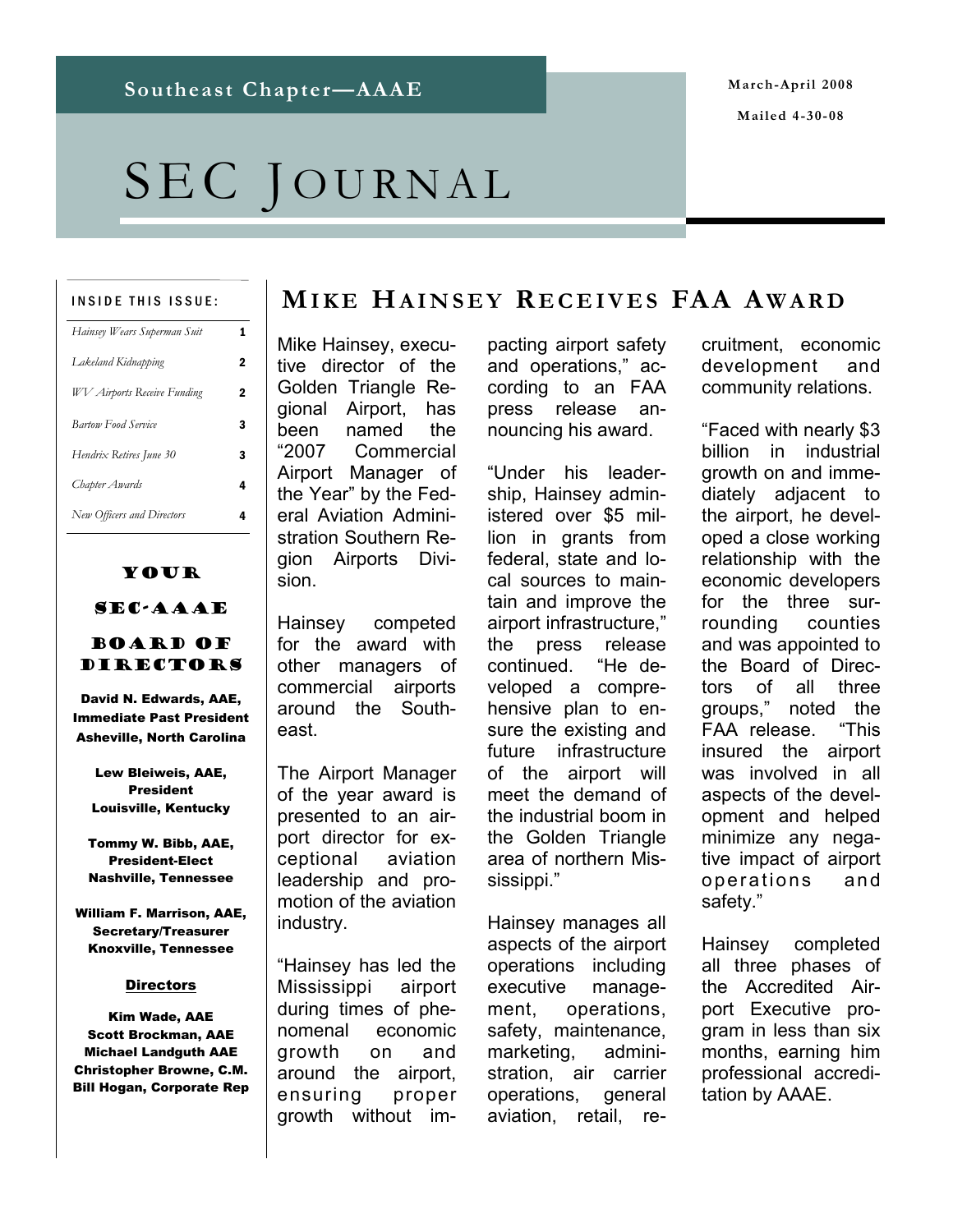### FBI: MAN WAS KIDNAPPED AND HELD FOR RANSOM

Lakeland, Fla.—Somebody nabbed a Polk County man and is apparently demanding a ransom. Robert Wiles, 26, hasn't been seen since leaving his job at Lakeland Linder Regional Airport on April 1.

The FBI says his family was sent a ransom note two days later. The family complied with the demands, but Wiles was not returned.

Now the family is pleading with the kidnappers to contact them again. They are asking the kidnappers to use the same name the original note was signed with.

They are also offering a \$10,000 reward to the public for information pertaining to the case.

Wiles worked as a pilot at his family's business at Lakeland Linder Airport called National Flight Services. As a pilot, he flew all the time.

Neighbors say his apartment was normally very neat, but when the FBI came to search, it was a mess.

"It was very disheveled. Everything was out of place. Cushions were off the couch. Even on a bad day, I don't think that people just throw cushions off their couch, and say I am going on a business trip and I'll be back. It was a deliberate attempt for someone to find something. Paperwork was thrown all over the stairs when before, it was in an accordion folder," offered Brooke Holcombe.

Holcombe is Wiles upstairs

### West Virginia Airports Get Federal Funds

No less than nine West Virginia airports are getting federal funding for runway improvements and other aviationrelated projects of vital importance to the state.

U.S. Senators Robert C. Byrd and Jay Rockefeller say the Federal Aviation Administration has awarded \$1.9 million to Yeager Airport and \$65,174 to the Mason County Airport.

Upshur County Regional Airport in Buckhannon and the Braxton County Airport in Sutton also are receiving \$111,240 each— Upshur to build hangars and Braxton to install an updated instrument landing system.

The Wyoming County Kee Field Airport in Pineville will development a master plan and install four new apron lights with its grant of \$188,575.

neighbor. They live in an apartment building on East Charles Street, not far from downtown Lakeland. She says she once went out to a club with Wiles and some of his friends.

"No pretention about him. He was just a very nice guy. He is the guy next door. In my case, the guy downstairs," she explained.

She noticed that he wasn't checking into his MySpace account and had left his porch light on for weeks. Then FBI agents showed up to question her.

The FBI is checking leads throughout Florida, Kentucky, Tennessee, Ohio and Thailand, but refused to discuss the case further.

Marshall County Airport in Moundsville will receive \$142,490, the Elkins-Randolph County Airport will receive \$236,240 and the Barbour County Regional Airport in Philppi will obtain \$137,295—all to purchase property.

In addition to runway improvements, Yeager Airport plans to remove a hilltop currently obstructing a runway.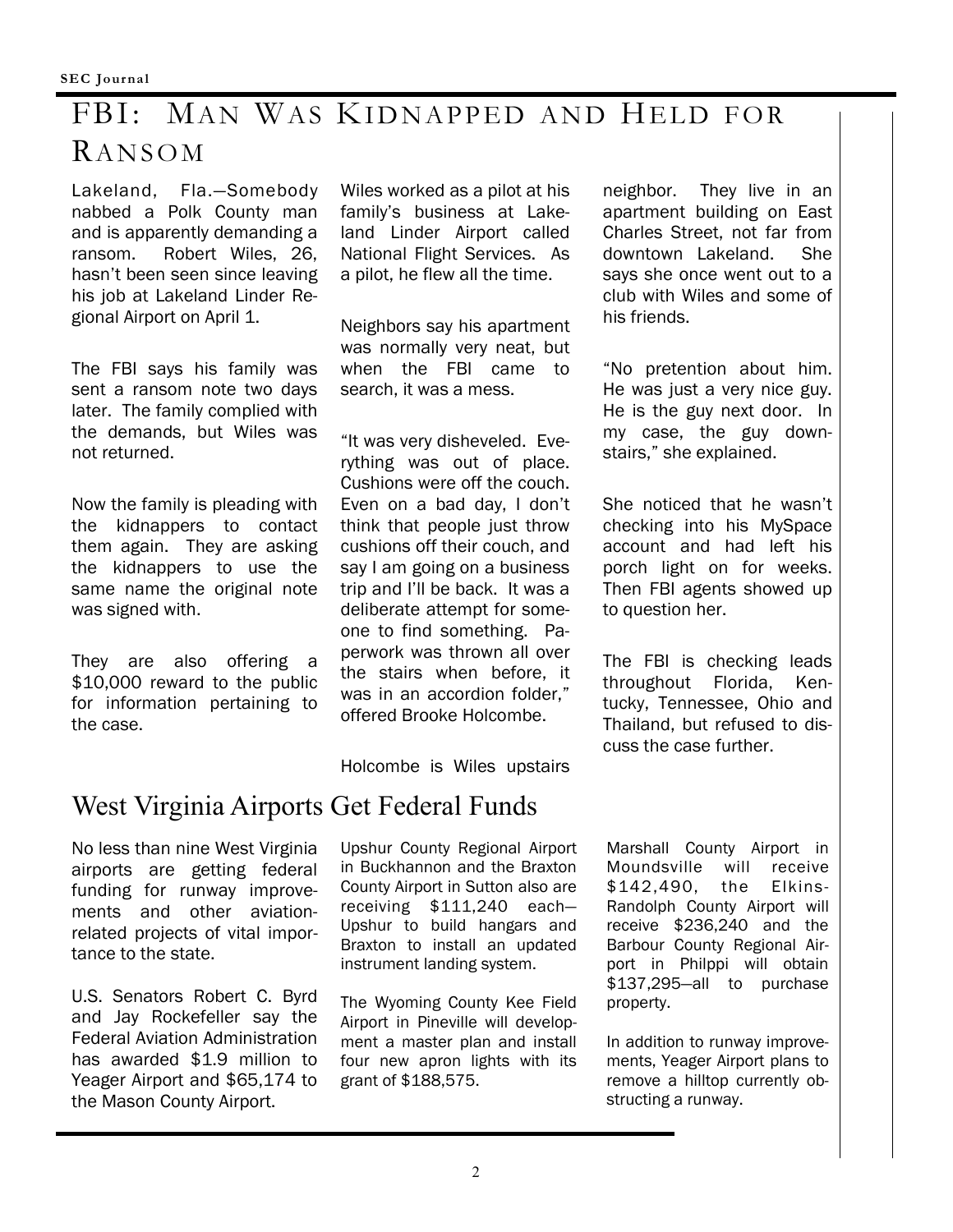# **BARTOW MAY OPERATE RESTAURANT**

The City of Bartow may be about to get into the restaurant business.

Again.

Chris and Susie Scott, operators of the Flight Line Grill at Bartow Municipal Airport, have recently given notice to Airport Manager Cynthia Barrow that one way or another, they want to give up ownership of the restaurant.

The restaurant is located in Bartow Airport's beautiful, and relatively new, airport terminal building.

The Scotts have proposed three alternatives:

- Close the restaurant on either April 30 or May 31 and forfeit their deposit to pay the rent.
- Sell the equipment, furnishings and inventory they have purchased to the airport and

Rodney Hendrix will retire from his position as executive director of the Jackson-Madison County Airport Authority on June 30.

Hendrix was appointed executive director of Jackson's McKellar-Sipes Regional Airport in 1987. He is responsible for overseeing the day-to-day operations of the airport, its annual budget, planning and obtaining federal and state funding for projects when

assist the airport management in keeping the restaurant running during a transition period.

Consider any proposal that the city commission, sitting as the airport authority, might take.

The city already operates Mulligan's, the restaurant and bar at the Bartow Golf Course.

Commissioners have instructed Airport Manager Barrow to have a used restaurant supply house place a value on the equipment and furnishings at the Flight Line Grill and to explore ways of keeping the restaurant running either under private management or management by the airport.

The Scotts, who previously operated a much smaller restaurant at the airport for the convenience of industrial park tenants, said they have not been

able to make a financial success of the restaurant and bar that overlooks the runways at the airport and has a parking apron for pilots.

Mayor Brian Hinton, attending his last airport authority meeting, said the restaurant is an asset to the airport in that it offers service to both pilots visiting the airport and industrial park employees.

"There is a big advantage to having it here," he said. "The restaurant makes the airport a destination for pilots."

He proposed that the airport obtain an estimate of the value of the furnishings and equipment, purchase it from the Scotts and offer a lower lease rate for the operation of the facility.

**Airport Director to Retire From Jackson-Madison Co., Tenn.** 

available and he is also responsible for administering those funds.

Hendrix says he has no specific plans for retirement at this time other than to enjoy spending more time with his family.

"Each morning when I wake up, I will write a plan for that day," he said.

In his 20 years at McKellar-Sipes, Hendrix has helped secure funding for the airport's air traffic control tower, extensive renovations to the terminal, a new entrance off Tennessee 223, a new area for corporate hangar expansion and he helped secure the Tennessee Army National Guard facility at the airport.